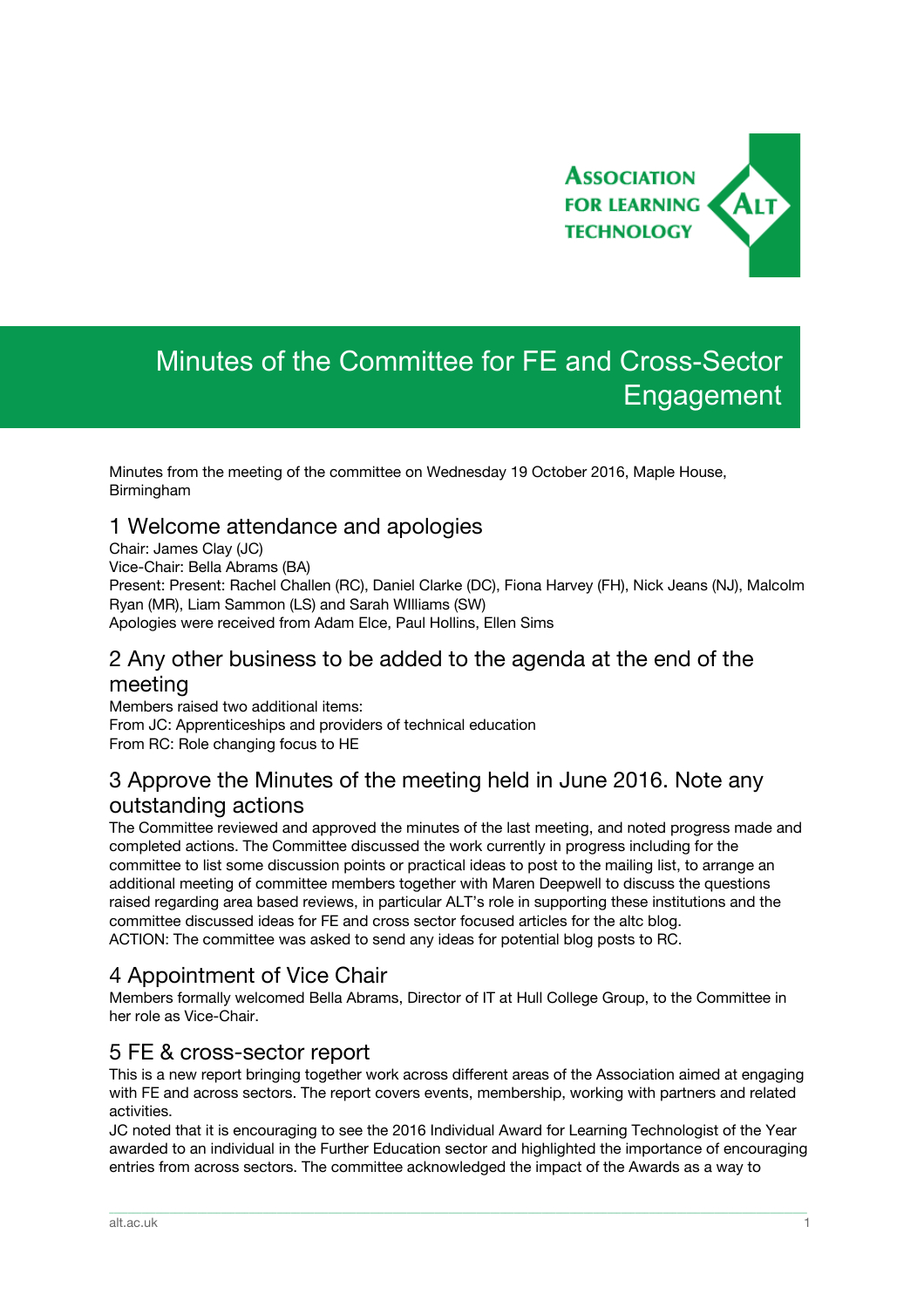recognise skills within FE. The committee discussed ways to specifically target schools through Multi Academy Trusts. The committee noted the number of FE and schools focused sessions at the Annual Conference and discussed the importance of having colleagues from all sectors on the Programme Committee. Committee members are invited to contribute any news or ideas for inclusion in the next report. Committee members are asked to promote the Blended Learning Essentials route to CMALT accreditation and the Doug Gowan memorial fund for learning and skills CPD in learning Technology.

## 6 Events and conference report

The Committee welcomed the report, which focused on the Annual Conference - a success despite political disruption in the run up to the event. Attendance was up against 2014 when the conference was last held in Warwick, and income generated from exhibition and sponsorship exceeded the budget target. The conference received good media coverage, and delegate feedback reflected a high level of satisfaction overall. JC noted that 25% of attendees at the 2016 Annual Conference were from outside HE and that this percentage has been increased over the past few years.

The committee discussed the difficulty for FE colleagues to attend the Annual Conference in September but noted that there are online aspects of the conference such as live streamed sessions and Twitter chats that those unable to attend can engage in. The committee also noted that there are other events throughout the year for colleagues from across sectors to engage with, specifically webinars and the Online Winter Conference.

The committee discussed ways to make the Annual Conference more inclusive for members across sectors including publishing a 'beginners guide' to the event on the ALT blog and encouraging members of the Programme Committee to engage with first time attendees at the event.

JC suggested looking into a partnership with LILAC Conference and similar library focused events as more librarians take on learning technology focused roles.

RC suggested promoting events to Colleges–University of Leicester Network (CULN) and other similar networks to encourage participation from Further Education.

MR noted that it would be useful to see a comparison of event feedback from colleagues in HE and FE. ACTION: AD to add an option to identify your sector when completing the anonymous evaluation form. ACTION: AD to add an item on Open Education to the agenda for February's meeting.

ACTION: Members of the committee are asked to promote the call for proposals to the ALT Online Winter Conference and call for papers for OER17.

# 7 Innovation, Community and Technology report

The Committee noted the Innovation report, which included a number of new developments such as the new Members Group hosted websites, and the opportunities they provide for increasing communication and dissemination across the community; the successful online delivery of the Annual Conference, with positive feedback on the interactive platform/timetable and continuation of enthusiastic engagement on social media; the transition of the weekly News Digest to HTML format; and the #ALTC Blog badge and badging infrastructure.

JC highlighted the effectiveness of the ALT Members Jiscmail list in promoting blog posts and news from across sectors to the wider ALT community and encouraged committee members to post discussion topics to the list.

## 8 Individual updates from members

Individual Members of the Committee shared their updates. For example from SW: SVs not accepting e-portfolios / electronic marking.

# 9 Items referred to and from other ALT committees or Trustees (see joint report)

JC noted how the joint report highlights the ability of the FEC Committee to influence governance of ALT in terms of reaching/engaging with the learning technology community across sectors.

\_\_\_\_\_\_\_\_\_\_\_\_\_\_\_\_\_\_\_\_\_\_\_\_\_\_\_\_\_\_\_\_\_\_\_\_\_\_\_\_\_\_\_\_\_\_\_\_\_\_\_\_\_\_\_\_\_\_\_\_\_\_\_\_\_\_\_\_\_\_\_\_\_\_\_\_\_\_\_\_\_\_\_\_\_\_\_\_\_\_\_\_\_\_\_\_\_\_\_\_\_\_\_\_\_\_\_\_\_\_\_\_\_\_\_\_\_\_\_\_\_\_\_\_\_\_\_\_\_\_\_\_\_\_\_\_\_\_\_\_\_\_\_\_\_\_\_\_\_\_